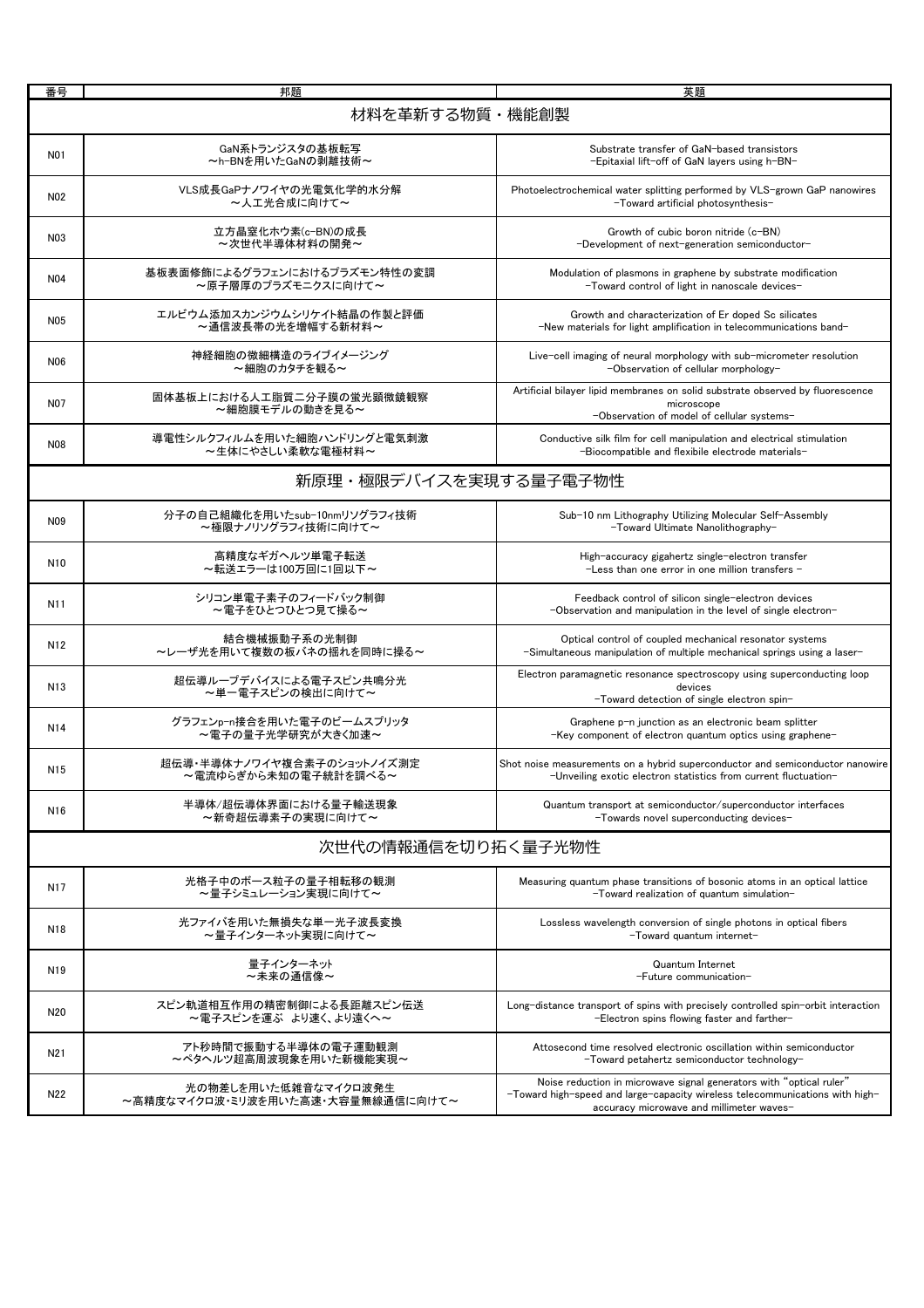| チップの中に光ネットワークを集積するナノフォトニクス技術       |                                                                         |                                                                                                                                                                                                                       |  |  |
|------------------------------------|-------------------------------------------------------------------------|-----------------------------------------------------------------------------------------------------------------------------------------------------------------------------------------------------------------------|--|--|
| N23                                | フォトニック結晶ナノレーザの自然放出光制御と無閾値動作<br>~究極的な超高効率ナノ光源~                           | Spontaneous emission control and thresholdless operation of PhC nanolaser<br>-Ultra-efficient nanolaser-                                                                                                              |  |  |
| N <sub>24</sub>                    | 高効率プラズモニックモード変換器<br>~光をナノの世界へ~                                          | Efficient plasmonic mode converters<br>-Squeezing light into nanoscale regions-                                                                                                                                       |  |  |
| N25                                | Siプラットフォーム上超伝導単一光子検出器<br>~究極の高感度受光器~                                    | Superconducting single-photon Detector on Si platform<br>-Ultra high detection-efficiency photodetector-                                                                                                              |  |  |
| N26                                | Si基板上微小共振器レーザ<br>~低消費エネルギー光通信実現に向けて~                                    | Ultrasmall Cavity Lasers on Si Substrates<br>-Key Components to Realize Optical Interconnects with Small Energy<br>Consumption-                                                                                       |  |  |
| 高速大容量・情報処理ネットワークを支えるデバイス技術         |                                                                         |                                                                                                                                                                                                                       |  |  |
| N <sub>27</sub>                    | 0.25-μm InP DHBTを用いた67 GHz帯域可変利得機能付線形差動アンプ<br>~超高速光通信の実現に向けた光変調器駆動回路~   | An Over-67-GHz-Bandwidth 2 Vppd Linear Differential Amplifier with Gain Control<br>-Key device for high-baud-rate optical transmitter-                                                                                |  |  |
| N28                                | 帯域ダブラ<br>~光送信器の帯域を2倍に~                                                  | <b>Bandwidth Doubler</b><br>-Breakthrough technology for ultra-broadband optical transmitte-                                                                                                                          |  |  |
| N <sub>29</sub>                    | 周期分極反転ニオブ酸リチウムを用いた位相感応増幅器<br>~究極の低雑音光増幅器への挑戦~                           | Phase sensitive amplifier using periodically poled $LiNbO3$ waveguides<br>-Towards ultra low-noise optical amplifiers-                                                                                                |  |  |
| N30                                | 接合技術を活用した半導体素子の高性能化<br>~異種材料融合による極限性能の追求~                               | Challenge for ultimate performance improvement of semiconductor devices utilizing<br>wafer bonding technology<br>-Challenge to extreme performance by joining dissimilar materials-                                   |  |  |
| N31                                | Siウエハ上III-V薄膜テンプレートを用いたエピタキシャル成長技術<br>~低消費エネルギー・低コストなフォトニックデバイスの作製に向けて~ | Epitaxial growth techniques for III-V template on Si<br>-for fabricating low energy consumption photonic devices with low cost-                                                                                       |  |  |
| N32                                | 高速アバランシェフォトダイオードを用いた高感度受信器技術<br>~次世代メトロ・アクセスやデータセンタ間高速ネットワークの通信距離を伸ばす~  | High Sensitivity Receiver Optical Subassembly using High-Speed Avalanche<br>Photodiode<br>-Challenges to the distance extension of the next-generation high-speed                                                     |  |  |
| 新たなユーザエクスペリエンスの創出と社会課題解決を目指すデバイス技術 |                                                                         |                                                                                                                                                                                                                       |  |  |
| N33                                | 血液中分子のオンサイトバイオセンシング<br>~一滴の血液を垂らすだけで測定する~                               | On-site biosensing for blood molecule analysis<br>-Measure from only one drop of blood-                                                                                                                               |  |  |
| N34                                | ナタデココ由来カーボンを用いたリチウム空気二次電池<br>~リチウムイオン電池を超える高性能二次電池を目指して~                | Lithium Air Secondary Batteries with Carbon Electrode Material Fabricated from<br>Nata de Coco<br>-Beyond Li-ion Batteries-                                                                                           |  |  |
| N35                                | インフラセンシング基盤技術<br>~非破壊評価及び遠隔監視技術による効率的なインフラ維持管理~                         | Infrastructure Sensing Technologies<br>-Nondestructive evaluation and remote monitoring technologies for efficient<br>infrastructure maintenance-                                                                     |  |  |
| N36                                | コンピュータ生成モード制御光回路およびそれを用いた原理損失低減カプラ<br>~平面光波回路による任意光モード合成技術~             | Computer-generated optical mode-managed funnel coupler for reducing intrinsic<br>coupling loss<br>-Arbitrary optical field mode synthesis technique with planar lightwave circuit-                                    |  |  |
| N37                                | 実環境における防食塗膜の吸水挙動を模擬した新たな促進腐食試験法<br>~より高防食・長寿命な鋼構造物用塗料の選定に向けて~           | New accelerated corrosion test for approximating water absorption behavior of<br>anticorrosive coatings in actual outdoor environment<br>-For selecting higher performance anticorrosive coating for steel structure- |  |  |
| 情報と人間を結ぶコミュニケーション科学                |                                                                         |                                                                                                                                                                                                                       |  |  |
| N38                                | 見えない環境の量子的同定<br>~暈子環境ノイズを推定して計算資源として活用する~                               | Identification of untouchable quantum system<br>-Environment tomography to make noise into a resource for QIP-                                                                                                        |  |  |
| N39                                | 内耳の位相反応による情報表現<br>~分かってきた耳の繊細な働き~                                       | Phase-based sound representation in the inner ear<br>$\sim$ Ear's elaborate coding mechanism $\sim$                                                                                                                   |  |  |